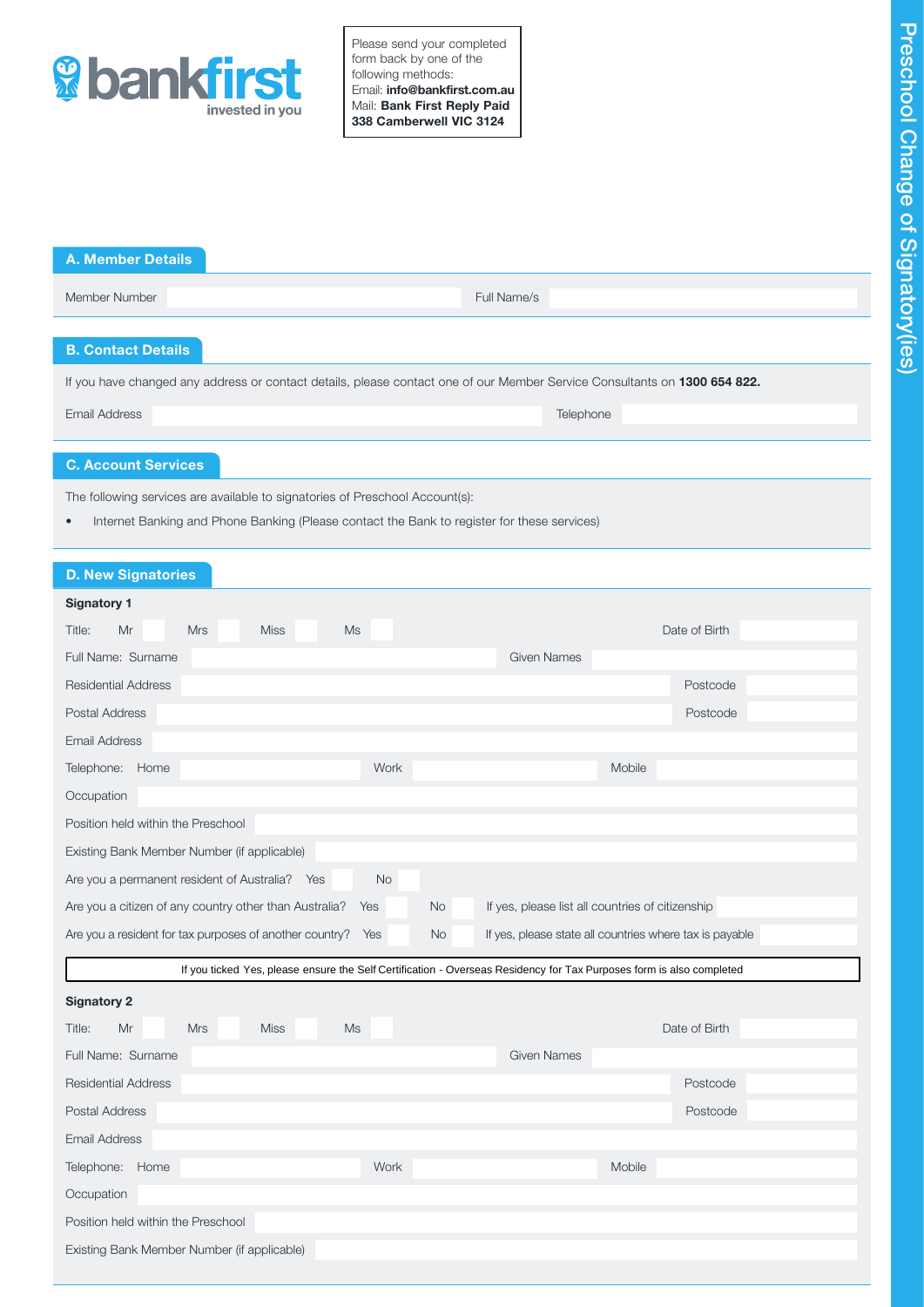| <b>D. New Signatories (continue)</b>                                                                                 |                                                         |
|----------------------------------------------------------------------------------------------------------------------|---------------------------------------------------------|
| <b>Signatory 2 (continue)</b>                                                                                        |                                                         |
| Are you a permanent resident of Australia? Yes<br>No                                                                 |                                                         |
| Are you a citizen of any country other than Australia?<br><b>No</b><br>Yes                                           | If yes, please list all countries of citizenship        |
| Are you a resident for tax purposes of another country?<br>Yes<br>No.                                                | If yes, please state all countries where tax is payable |
| If you ticked Yes, please ensure the Self Certification - Overseas Residency for Tax Purposes form is also completed |                                                         |
| <b>Signatory 3</b>                                                                                                   |                                                         |
| Title:<br>Mr<br><b>Mrs</b><br><b>Miss</b><br>Ms                                                                      | Date of Birth                                           |
| Full Name: Surname                                                                                                   | <b>Given Names</b>                                      |
| <b>Residential Address</b>                                                                                           | Postcode                                                |
| Postal Address                                                                                                       | Postcode                                                |
| <b>Email Address</b>                                                                                                 |                                                         |
| Work<br>Telephone: Home                                                                                              | Mobile                                                  |
| Occupation                                                                                                           |                                                         |
| Position held within the Preschool                                                                                   |                                                         |
| Existing Bank Member Number (if applicable)                                                                          |                                                         |
| Are you a permanent resident of Australia? Yes<br>No                                                                 |                                                         |
| Are you a citizen of any country other than Australia?<br><b>No</b><br>Yes                                           | If yes, please list all countries of citizenship        |
| Are you a resident for tax purposes of another country?<br><b>No</b><br>Yes                                          | If yes, please state all countries where tax is payable |
| If you ticked Yes, please ensure the Self Certification - Overseas Residency for Tax Purposes form is also completed |                                                         |
|                                                                                                                      |                                                         |
| <b>Signatory 4</b><br><b>Ms</b><br>Title:<br>Mr<br><b>Mrs</b><br><b>Miss</b>                                         | Date of Birth                                           |
| Full Name: Surname                                                                                                   | Given Names                                             |
| <b>Residential Address</b>                                                                                           | Postcode                                                |
| Postal Address                                                                                                       | Postcode                                                |
| <b>Email Address</b>                                                                                                 |                                                         |
| Work<br>Telephone: Home                                                                                              | Mobile                                                  |
| Occupation                                                                                                           |                                                         |
| Position held within the Preschool                                                                                   |                                                         |
| Existing Bank Member Number (if applicable)                                                                          |                                                         |
| Are you a permanent resident of Australia? Yes<br>No                                                                 |                                                         |
| Are you a citizen of any country other than Australia?<br>No<br>Yes                                                  | If yes, please list all countries of citizenship        |
| Are you a resident for tax purposes of another country?<br>Yes<br>No.                                                | If yes, please state all countries where tax is payable |
| If you ticked Yes, please ensure the Self Certification - Overseas Residency for Tax Purposes form is also completed |                                                         |
|                                                                                                                      |                                                         |
| <b>E. Signatory to Operate</b>                                                                                       |                                                         |
| Signatory 1 to operate:                                                                                              | Signatory 3 to operate:                                 |
| All Accounts                                                                                                         | All Accounts                                            |

| All Accounts |
|--------------|
|--------------|

Specific account types only: eg S41, S46 etc Specific account types only: eg S41, S46 etc

|  |  | Specific account |
|--|--|------------------|

# Signatory 2 to operate:  $\blacksquare$

All Accounts

Specific account types only: eg S41, S46 etc Specific account types only: eg S41, S46 etc

|  | All Accounts |
|--|--------------|
|  |              |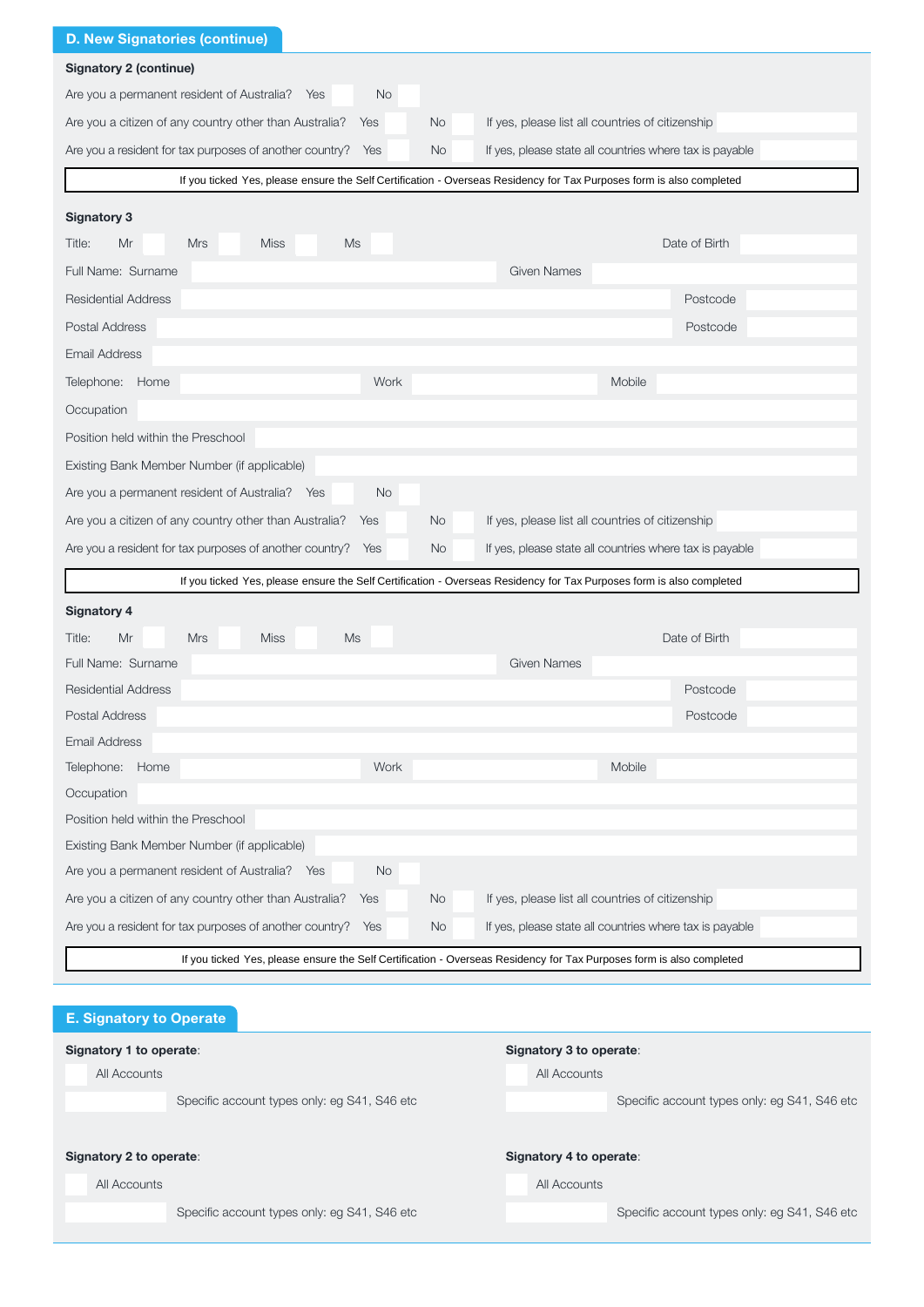## F. Politically Exposed Person

A Politically Exposed Person is an individual or immediate family member, or close associate of the individual who holds, or has held a prominent public position either domestically or internationally in a government body or an international organisation. For example heads of state, country or government, senior politicians, government or political party officials, judicial or military officials, senior foreign representative, ambassador or high commissioner, central bank governor, directors or senior executives of any state enterprise or of international organisations. With regard to the above definition, do you believe yourself, a member of your immediate family or a close associate, to be a Politically Exposed Person?

| <b>Signatory 1</b> | Yes | No        | <b>Signatory 2</b> Yes | <b>No</b> |
|--------------------|-----|-----------|------------------------|-----------|
| Signatory 3        | Yes | <b>No</b> | <b>Signatory 4</b> Yes | <b>No</b> |

# G. New and delete signatory & authorisation

I declare that Bank First may act upon this authority until it has received my written instructions to the contrary or notice in writing of my death from a person entitled to give such notice. I acknowledge that all actions taken by the authorised signatory(ies) are taken on my behalf. I agree to indemnify the Bank against all claims arising out of the operation of the account(s) by my authorised signatory(ies) provided the Bank has acted within the terms of my authority. I acknowledge that the new signatory(ies) are authorised to operate in addition to any existing signatory(ies). I authorise the names and signatures that appear in the Deletion of a signatory(ies) section to be deleted from the account. Please refer to the Terms and Conditions available from the Bank.

# Existing signatories REMAINING as account signatories to sign below (not new signatories being added).

| Full Given Name(s) | Surname   |
|--------------------|-----------|
| Position Held      | Signature |
|                    |           |
| Full Given Name(s) | Surname   |
| Position Held      | Signature |
|                    |           |
| Full Given Name(s) | Surname   |
| Position Held      | Signature |
|                    |           |
| Full Given Name(s) | Surname   |
| Position Held      | Signature |
|                    |           |

# H. Deletion of a signatory(ies)

# Existing signatories being REMOVED as account signatories to sign below (not new signatories being added).

| Full Given Name(s)   | Surname   |
|----------------------|-----------|
| Position Held        | Signature |
|                      |           |
| Full Given Name(s)   | Surname   |
| <b>Position Held</b> | Signature |
|                      |           |
| Full Given Name(s)   | Surname   |
| <b>Position Held</b> | Signature |
|                      |           |
| Full Given Name(s)   | Surname   |
| Position Held        | Signature |
|                      |           |
| Full Given Name(s)   | Surname   |
| <b>Position Held</b> | Signature |
|                      |           |